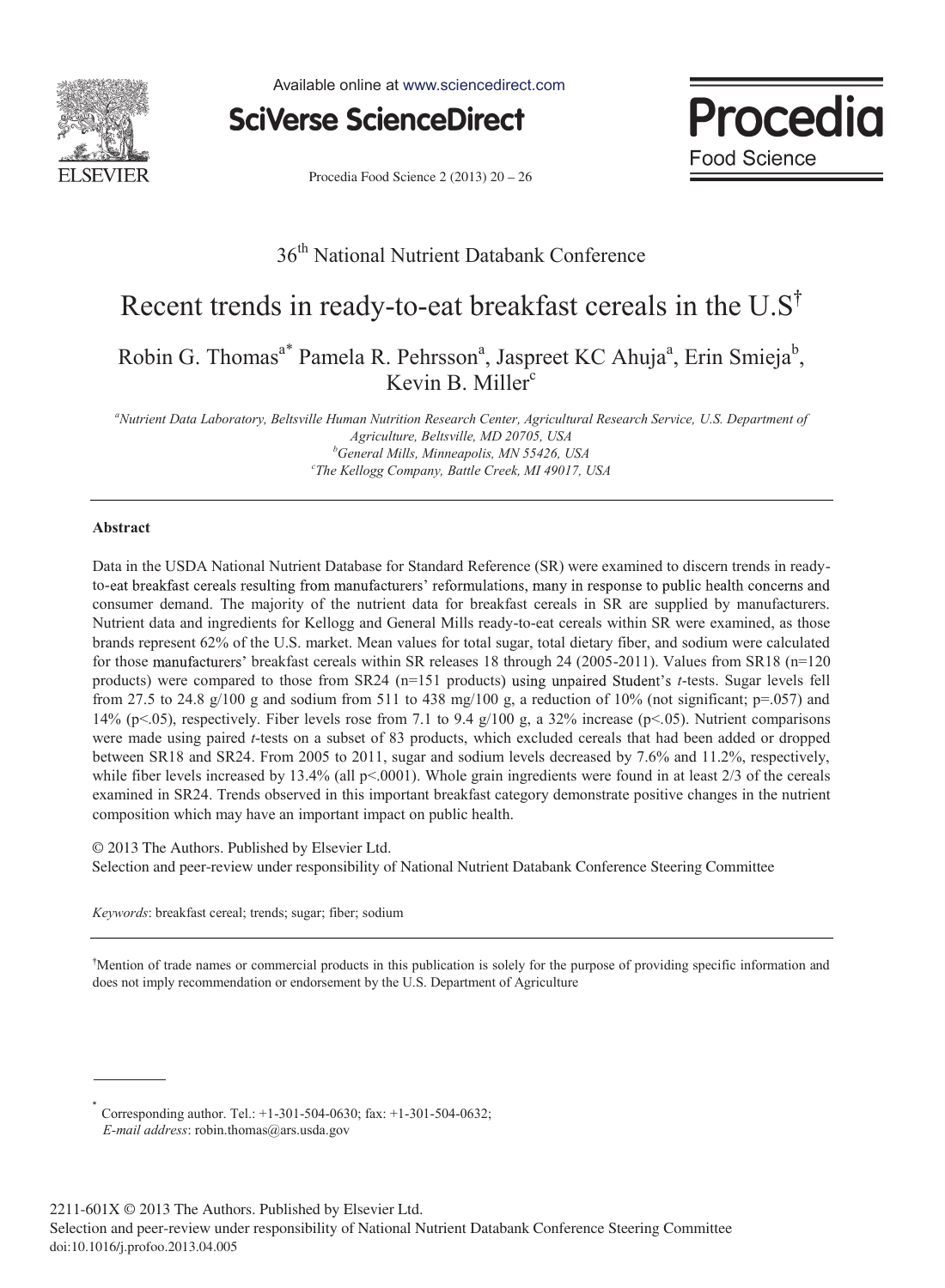#### **1. Introduction**

The USDA National Nutrient Database for Standard Reference (SR) is the foundation of most nutrient databases in the U.S. SR is continuously updated and released online once a year by the USDA's Nutrient Data Laboratory (NDL), Beltsville Human Nutrition Research Center, Agricultural Research Service. Sources of nutrient data for the 7,900 food items in SR Release 24 (2011) include analytical studies, food industry, food labels, and the scientific literature [1]. SR24 includes most ready-to-eat (RTE) breakfast cereals sold by major manufacturers. These cereals account for over 80% of U.S. retail sales. Over 2 billion units of RTE cereals were sold during a 52 week period ending in August 2011 [2]. Fortification of cereals varies widely, preventing the ability to use generic items in SR. Nutrient data for these brand name products are primarily derived from breakfast cereal manufacturers. Every few years a small number of RTE cereals with a high market share are selected for statistically representative nationwide sampling and nutrient analysis via the NDL's National Food and Nutrient Analysis Program (NFNAP) [3]. With each release, new cereals are added and discontinued products are removed from SR. The nutrient data are updated to reflect changes in formulation or fortification.

Data from the manufacturers indicate changes in breakfast cereal formulations. These may be due to several reasons, including response to public health concerns and consumer demand for healthier cereals. Diet-related chronic diseases, including cardiovascular disease and diabetes, are prevalent in the U.S. [4]. Public health concern led to the publication of the Dietary Guidelines for Americans, which was developed as a guide to healthy eating based on a thorough review of current scientific evidence. Key messages in the 2010 edition include "make half your grains whole" and "cut back on foods high in added sugars and salt" [4]. These guidelines have an impact on the formulations of breakfast cereals, because they consist of grains and frequently include sugar and salt. Consumer demand for healthier cereals may be another factor influencing recent trends in breakfast cereals. In a recent survey regarding breakfast cereal consumption conducted by the market research company, Mintel [5], 93% of respondents stated they eat RTE cereal. Whole grain was ranked the third most important attribute for selecting cereal. Fiber and sugar content were also important health attributes when selecting cereal [5].

The objective of this study was to examine data in SR for trends in RTE breakfast cereals, and determine the type and extent of manufacturers' reformulations of these cereals.

#### **2. Materials & Methods**

 The market share figures for RTE cereals were used to determine the top-selling companies. Kellogg and General Mills represented 33% and 29% of RTE cereals in the U.S. market, respectively, based on unit sales from August 2010 to August 2011. Other major national brand and private label (store brand) unit sales comprised a total of 31% of the market [2]. This study was limited to Kellogg and General Mills products since together they represent the majority (62%) of RTE cereals in the U.S. market. These cereal manufacturers have partnered with NDL to provide up-to-date nutrient data and ingredients lists annually for use in SR [1]. Most of the data used in this analysis (91%) were supplied by General Mills and Kellogg (about one fourth of which are Kashi brand products). A small portion of nutrient values (6%) were determined by lab analyses conducted through NFNAP. This study compared changes in three nutrients – total sugar (including natural sugar contained in raisins and other dried or dehydrated fruit), total dietary fiber, and sodium -- since these were areas of public health concern and a major emphasis of cereal manufacturers' health initiatives.

 Levels of sugar, fiber, and sodium were examined in RTE cereals, on a 100 g basis, from SR release 18 (SR18, 2005) through SR release 24 (SR24, 2011). Data were limited to those years in order to examine the most recent trends. RTE cereals with "General Mills," "Kellogg," or "Kashi" in the food description were identified. The overall mean values for sugar, fiber, and sodium were calculated for all of the Kellogg and General Mills RTE cereals in each of the seven most recent releases of SR -- 18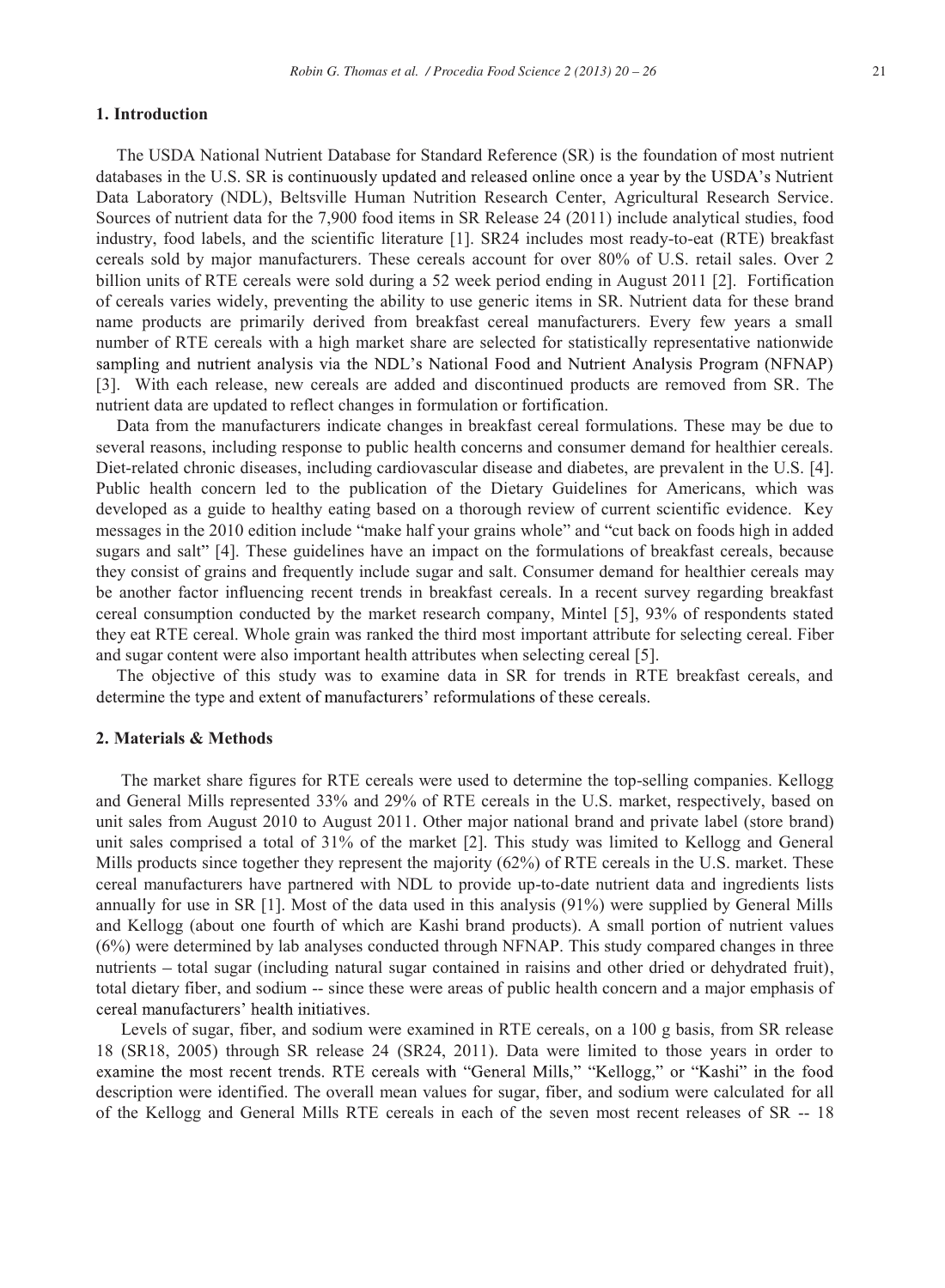through 24. Unpaired Student's t-tests were performed to compare  $SR18$  (n=120 products) with  $SR24$ (n=151 products). After overall trends were noted for the three nutrients, values from SR18 were compared to values for SR24 using paired t-tests (SAS version 9.2, SAS Institute, Inc, Cary, NC) for a subset of Kellogg and General Mills RTE cereals which were included in both of those releases (n=83). Thus, those products which had been added or dropped from SR between releases 18 and 24 were excluded from the paired analyses. Significance was set at  $p<0.05$  for all analyses. The RTE cereal ingredients lists submitted by Kellogg and General Mills in late 2010 were examined for new and common trends, focusing on the use of whole grains, and types of bran and other fiber ingredients.

## **3. Results & Discussion**

## *3.1. Trends in sugar, fiber, and sodium*

 The mean sugar, fiber, and sodium values, along with number of data points, standard deviation, and range of values, for Kellogg and General Mills RTE cereals in SR18 through SR24 are shown in Table 1.

|           |      |     | Sugar, $g/100 g$ (range 0-56) |      |     | Fiber, $g/100$ g (range 0-50) | Sodium, $mg/100 g$ |             |                |           |
|-----------|------|-----|-------------------------------|------|-----|-------------------------------|--------------------|-------------|----------------|-----------|
| <b>SR</b> | Mean | N   | <b>Std Dev</b>                | Mean | n   | <b>Std Dev</b>                | Mean               | $\mathbf n$ | <b>Std Dev</b> | Range     |
| 18        | 27.5 | 119 | 13.3                          | 7.1  | 120 | 8.2                           | 511                | 120         | 256            | $0 - 970$ |
| 19        | 28.1 | 142 | 13.2                          | 7.2  | 143 | 4.5                           | 481                | 141         | 240            | $0 - 970$ |
| 20        | 28.1 | 142 | 13.1                          | 7.2  | 141 | 7.6                           | 487                | 139         | 234            | $0 - 970$ |
| 21        | 26.9 | 141 | 12.6                          | 7.7  | 141 | 7.6                           | 472                | 141         | 232            | $0-933$   |
| 22        | 25.6 | 123 | 12.5                          | 8.2  | 124 | 7.9                           | 476                | 122         | 233            | $0-933$   |
| 23        | 25.4 | 137 | 11.2                          | 9    | 137 | 7.7                           | 445                | 137         | 219            | $0-910$   |
| 24        | 24.8 | 151 | 10.1                          | 9.4  | 151 | 7.6                           | 438                | 151         | 207            | 0-889     |

Table 1.Sugar, fiber, and sodium results for General Mills and Kellogg RTE breakfast cereals in SR18 through SR24

The sugar level in Kellogg and General Mills RTE cereals decreased by 10% during the entire study period (i.e., SR18 to SR24). This was not a significant decline ( $p=0.057$ ) (Figure 1). However, the sugar level decreased significantly (p=.017) by 12% from SR19 (2006) to SR24 (2011). The decline reflects the focus of General Mills and Kellogg to reduce sugar levels in their cereals [6,7].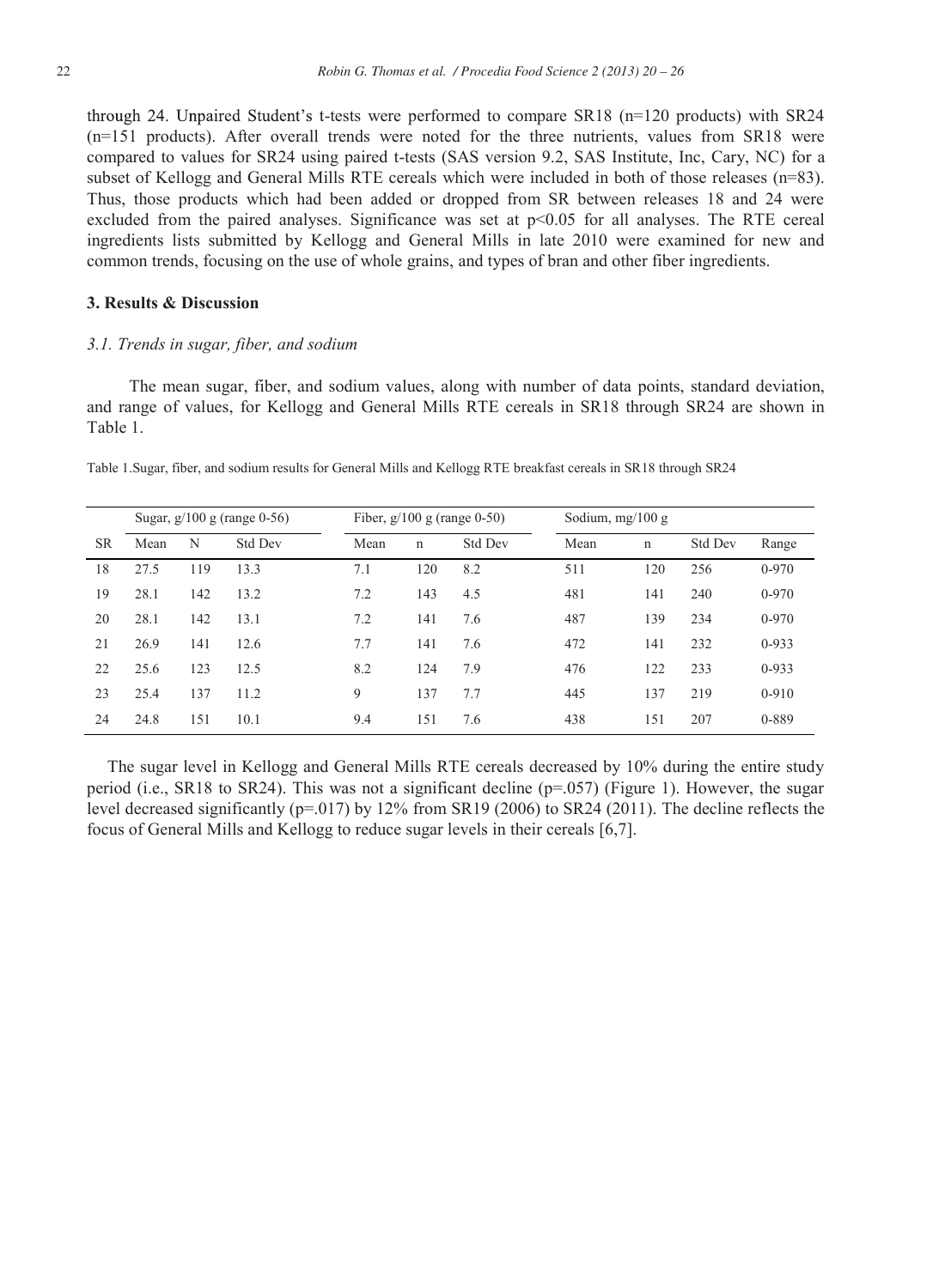

Fig.1. Trend for total sugar in RTE breakfast cereals. Mean values for General Mills and Kellogg cereals within USDA Standard Reference (SR) nutrient database.

From SR18 to SR24, fiber content increased by  $32\%$  (p=.018) (Figure 2). This increase reflects manufacturers' goals to increase the fiber level in many of their products [7]. The 2010 Dietary Guidelines Advisory Committee concluded there is a moderate amount of evidence that suggests dietary fiber is essential for digestive health and reduces the risk of cardiovascular disease, obesity, and type 2 diabetes [8]. Yet, adult fiber intakes are 40 to 50% below the recommended levels [9, 10].



SR release year

Fig.2. Trend for total dietary fiber in RTE breakfast cereals. Mean values for General Mills and Kellogg cereals within USDA Standard Reference (SR) nutrient database.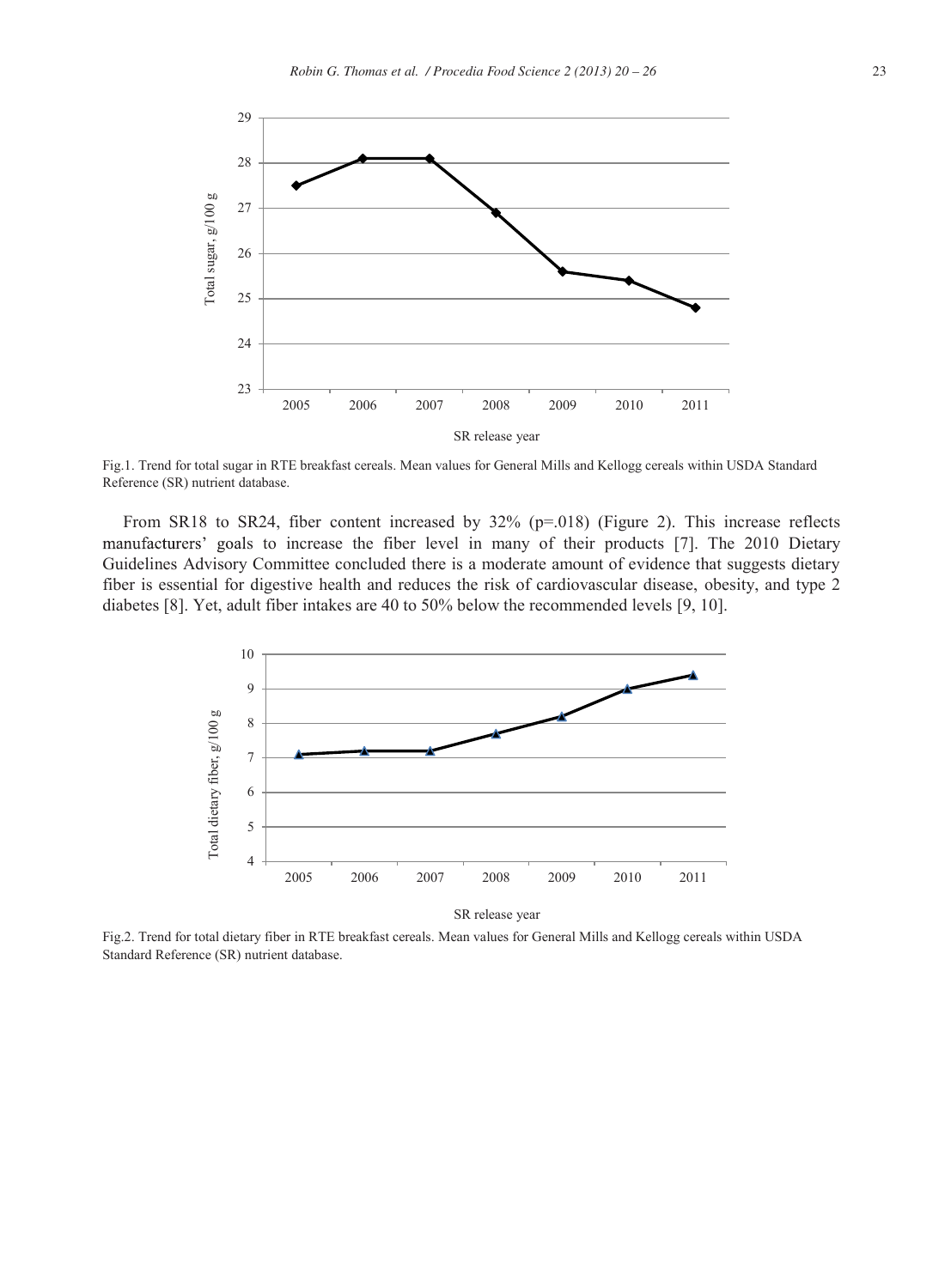From 2005 to 2011, sodium content of RTE cereals declined by  $14\%$  (p=.01). The reduction in sodium levels, reflecting reformulation of many Kellogg and General Mills cereals [6,11], is illustrated in Figure 3. A strong body of evidence shows reduced blood pressure with lower sodium consumption [12]. Thirtyfour percent of adults have hypertension, which is a strong risk factor for stroke, coronary heart disease, and kidney disease. The *Dietary Guidelines for Americans, 2010* recommend a sodium intake of < 2,300 mg per day, or 1,500 mg for at-risk groups [4], but the average sodium intake in the U.S. is closer to 3,500 mg per day for males and females 2 years old and older [9].



SR release year

Fig.3. Trend for sodium in RTE breakfast cereals. Mean values for General Mills and Kellogg cereals within USDA Standard Reference (SR) nutrient database.

#### *3.2. Paired comparisons for sugar, fiber and sodium*

In the subset of 83 matched Kellogg and General Mills RTE cereals that were included in both SR18 (2005) and SR24 (2011), sugar content declined by 7.6%, fiber levels increased by 13.4%, and the sodium level decreased by 11.2%, all significant at p < .0001. These paired analyses more clearly illustrate the nutrient changes in the companies' products. As shown in Table 2, the mean change for most of the 83 cereals indicates an increase or decrease in sugar, fiber, and/or sodium content, while others showed no change in those nutrient levels. There was a higher percentage of cereals with reductions in sugar and sodium (52% and 58%, respectively) than increases (22% and 16%, respectively). The magnitude in reduction was greater than the magnitude in increase. For example, the maximum increase in sugar level was only 4.5 g/100 g versus a larger maximum decrease of 16.7 g/100 g. More cereals increased in fiber (51%) than decreased (19%). The reasons for the small increases in sugar and sodium and decreases in fiber are unknown, but may be the result of specific product reformulations. Figure 4 illustrates the extent of increases and decreases in fiber in each of the 83 cereals between SR18 and SR24.

#### *3.3. Trends in ingredients*

The amount of whole grains in foods is not currently tracked in SR, which precluded accumulation of consistent quantitative data on the whole grain level in the RTE cereals, and is a limiting factor in this study's analysis. A review of 2010 ingredients in Kellogg and General Mills RTE cereals indicated the use of "whole grain" in the ingredients was very common -- found in at least two thirds of the products. Ingredient sources of fiber other than whole grains included oat fiber, corn bran, inulin or chicory root fiber, and soluble corn fiber. The fiber content of whole grains may be relatively high compared to their processed, refined counterparts. Other potential benefits of consuming whole grains are lower body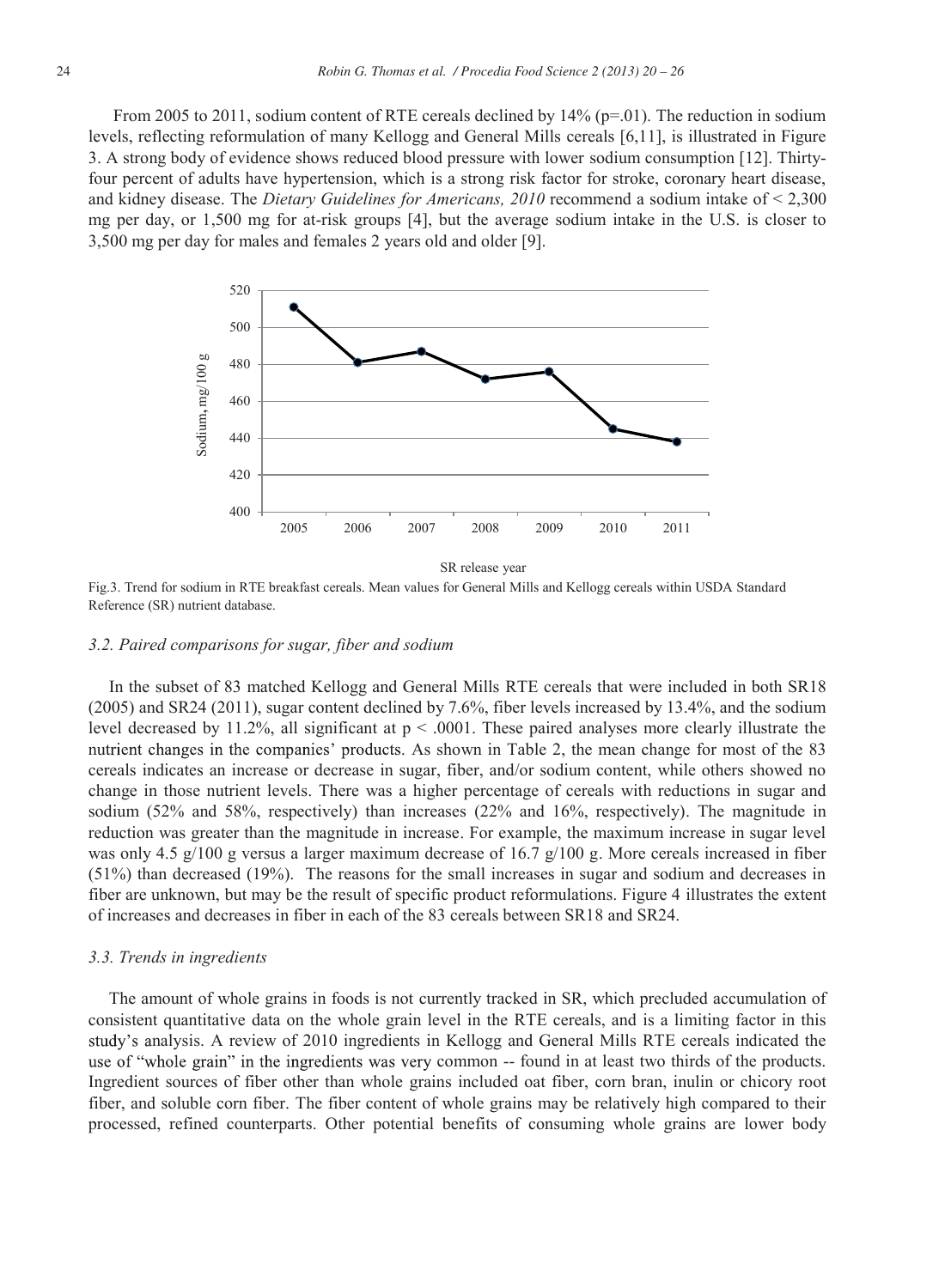weight and protection against cardiovascular disease [12], yet whole grain intake in the U.S. is falling short of the recommendations [12,13].

| Table 2.Detailed comparison of nutrient values in RTE cereals between SR18 and SR24 (n=83; Paired t-test) |  |  |  |  |
|-----------------------------------------------------------------------------------------------------------|--|--|--|--|
|-----------------------------------------------------------------------------------------------------------|--|--|--|--|

|                    | Mean change,<br>per $100 g$ | Range of change,<br>per $100 g$ | Number of<br>products $(\% )$ |
|--------------------|-----------------------------|---------------------------------|-------------------------------|
| Sugar: No Change   | 0 g                         | 0 g                             | 22(27)                        |
| Sugar: Decreased*  | 4.3 g                       | $0.1$ to 16.7 g                 | 43 (52)                       |
| Sugar: Increased   | 1.0 <sub>g</sub>            | $0.1$ to 4.5 g                  | 18(28)                        |
| Fiber: No Change   | 0 g                         | 0 g                             | 25(30)                        |
| Fiber: Decreased   | 1.0 <sub>g</sub>            | $0.1$ to $2.7$ g                | 16(19)                        |
| Fiber: Increased*  | 2.5 g                       | $0.1$ to $8.2$ g                | 42(51)                        |
| Sodium: No Change  | 0 g                         | $0 \text{ mg}$                  | 22(27)                        |
| Sodium: Decreased* | $114 \text{ mg}$            | 1 to $655$ mg                   | 48 (58)                       |
| Sodium: Increased  | $48 \text{ mg}$             | 1 to $250 \text{ mg}$           | 13 (16)                       |





The present study has some limitations. National brands other than Kellogg and General Mills and store brand cereals/data were excluded from the analyses due to lower market share. SR24 contains over 80 of the other national brand products and several "generic" RTE cereal items. A study of possible nutritional profile changes in those cereals may be of interest. Not all cereals are updated in SR each year due to limited resources. Emphasis is given to cereals with the highest sales volume. Another study limitation was the wide range of sugar, fiber, and sodium levels among products, thus impacting the